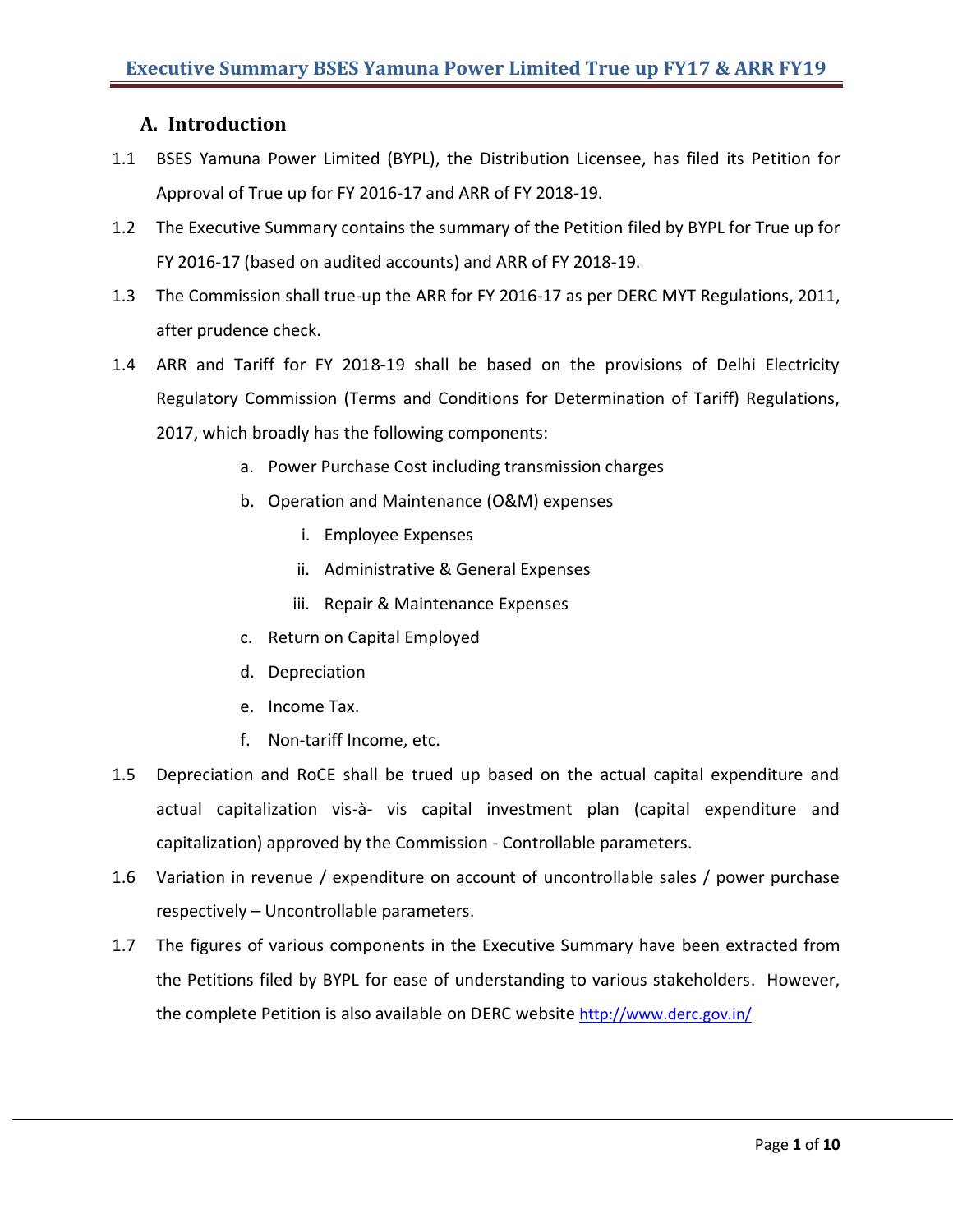# **B. TRUE UP OF FY 2016-17**

1.8 BYPL has submitted that its energy sales in FY 2016-17 was 6115 MU as shown below:

| Sr. No. | <b>Category</b>                    | <b>Actual</b> |
|---------|------------------------------------|---------------|
| A       | Domestic                           | 3517          |
| B       | Non Domestic                       | 1772          |
| C       | Industry                           | 277           |
| D       | <b>Public Lighting</b>             | 145           |
| E       | Agriculture & Mushroom Cultivation |               |
| F       | <b>DMRC</b>                        | 177           |
| G       | DJB                                | 142           |
| н       | Others*                            | 86            |
|         | <b>Total</b>                       | 6,115         |

|  |  | Table 1: Energy Sales for FY 2016-17 (MU) |
|--|--|-------------------------------------------|
|--|--|-------------------------------------------|

\*Advertisement, Temporary, Enforcement, Self Consumption, Net Metering

1.9 The actual AT&C loss along with Distribution loss and collection efficiency for FY 2016-17 as submitted by BYPL is as follows:

**Table 2: AT&C Loss for FY 2016-17 (%)**

| Sr. No | <b>Particulars</b>           | <b>Actual</b> |
|--------|------------------------------|---------------|
|        | <b>Distribution Losses</b>   | 12.99%        |
|        | <b>Collection Efficiency</b> | 100.33%       |
|        | <b>AT&amp;C Loss level</b>   | 12.70%        |

1.10 The Power Purchase Quantum as submitted by BYPL is tabulated below:

| Sr. No | <b>Particulars</b>                                    | <b>Submission</b> |
|--------|-------------------------------------------------------|-------------------|
| A      | Power Purchase:                                       |                   |
| ı      | Gross Power Purchase Quantum                          | 8129.4            |
| ii     | Power sold to other sources                           | 767.6             |
| iii    | <b>Net Power Purchase</b>                             | 7361.8            |
| B      | <b>Transmission Loss:</b>                             |                   |
|        | <b>Inter-State Transmission Loss</b>                  | 334.1             |
| ii     | Intra-State Transmission Loss                         |                   |
| iii    | <b>Total transmission loss</b>                        | 334.1             |
|        | Net power available after<br><b>Transmission Loss</b> | 7027.7            |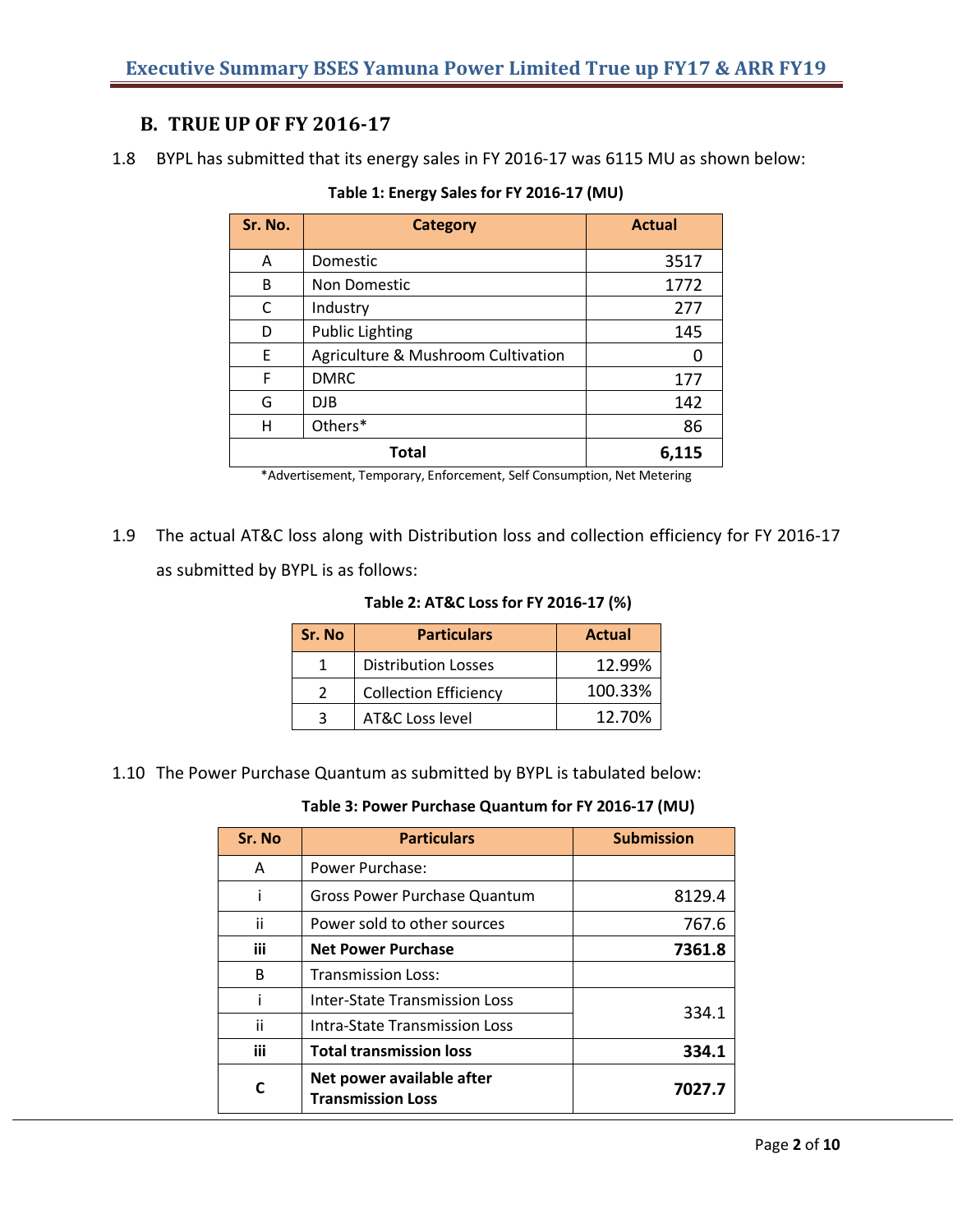1.11 The actual power purchase cost as submitted by BYPL for FY 2016-17 is tabulated as follows:

| Sr. No | <b>Particulars</b>                                                             | <b>Submission</b> |
|--------|--------------------------------------------------------------------------------|-------------------|
| A      | <b>Power Purchase Cost</b>                                                     |                   |
|        | Gross Power Purchase Cost                                                      | 2922.8            |
| ii     | Power sold to other sources                                                    | 213.9             |
| iii    | Net Power Purchase Cost                                                        | 2709.0            |
| B      | <b>Transmission Charges</b>                                                    |                   |
|        | Inter-state transmission charges                                               | 299.8             |
| ii     | Intra-state transmission charges                                               | 302.8             |
| iii    | <b>Other Transmission charges</b>                                              | 41.0              |
| iv     | <b>Total Transmission charges</b>                                              | 643.6             |
| C      | Rebate                                                                         |                   |
|        | <b>Power Purchase Rebate</b>                                                   | O                 |
| ii     | Rebate on Transmission Charges                                                 |                   |
| iii    | Total rebate                                                                   |                   |
| D      | <b>Net Power Purchase Cost including Transmission</b><br>charges net of rebate | 3352.6            |

| Table 4: Power Purchase Cost for FY 2016-17 (Rs. Crore) |  |
|---------------------------------------------------------|--|
|---------------------------------------------------------|--|

1.12 The O&M Expenses as considered by BYPL during FY 2016-17 is tabulated below:

## **Table 5: O&M Expenses for FY 2016-17 (Rs. Crore)**

| Sr. No | <b>Particulars</b>            | <b>Submission</b> |
|--------|-------------------------------|-------------------|
| А      | <b>Employee Expenses</b>      | 270.3             |
| B      | A&G Expenses                  | 171.5             |
|        | <b>R&amp;M Expenses</b>       | 105.5             |
| D      | <b>Gross O&amp;M Expenses</b> | 547.3             |

1.13 The miscellaneous expenses incurred during FY 2016-17 is tabulated below:

## **Table 6: Other uncontrollable costs/ expenses during FY 2016-17 (Rs. Crore)**

| Sr. No | <b>Particulars</b>                                                    | <b>Submission</b> |
|--------|-----------------------------------------------------------------------|-------------------|
| 1      | Other Borrowing cost                                                  |                   |
| 2      | Incremental Service Tax Paid                                          | 27.5              |
| 3      | Arrears paid on account of 7 <sup>th</sup> Pay Commission<br>revision | 49.               |
| 4      | Impact of Revision in Minimum Wages                                   | 22                |
| 5      | <b>Total</b>                                                          | 86.3              |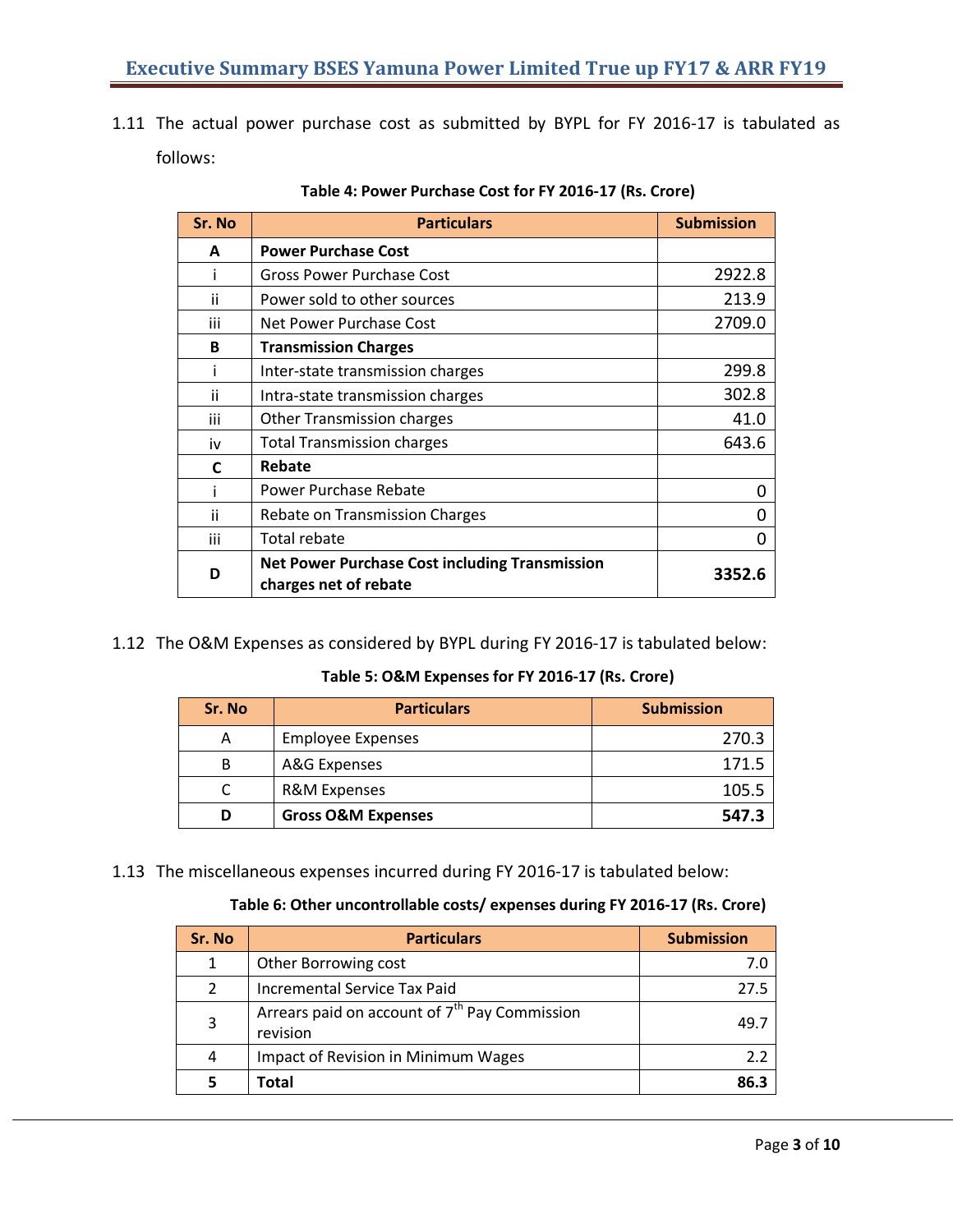1.14 The Non-Tariff Income claimed by BYPL in True-up of FY 2016-17 is tabulated below:

| Sr. No       | <b>Particulars</b>                                             | <b>Submission</b> |
|--------------|----------------------------------------------------------------|-------------------|
| A            | <b>Other Operating Revenue</b>                                 | 61.3              |
| B            | Other Income                                                   | 28.6              |
|              | <b>Total Income as per Accounts</b>                            | 89.9              |
| C            | Add: Interest on Consumer Security Deposit (CSD)               | 40.2              |
| D            | Add: Difference in Service Line Development (SLD)              | 7.6               |
| $\mathbf{I}$ | <b>Total Other Income</b>                                      | 137.7             |
| E            | Less: Income from other business                               |                   |
| a            | Pole Rental Income                                             | 1.1               |
| Ш            | Net Income to be considered                                    | 136.6             |
| A            | Less: Late Payment Surcharge                                   | 19.2              |
| <sub>B</sub> | Less: Rebate on Power Purchase and Transmission Charges        |                   |
| C            | Less: Write-back of misc. provisions                           | 3.3               |
| D            | Less: Short term gain                                          | 1.5               |
| Ε            | Less: Transfer from Consumer contribution for capital<br>works | 7.3               |
| F            | Less: Bad debts recovered                                      | 2.5               |
| G            | Less: Incentive towards Street Light                           | 0.4               |
| н            | Less: Sale of scrap                                            | 4.4               |
|              | Less: Commission on collection of Electricity Duty             | 6.1               |
| IV           | <b>Net Non-Tariff Income</b>                                   | 91.9              |

# **Table 7: Non-Tariff Income during FY 2016-17 (Rs. Crore)**

1.15 BYPL has calculated the allowable depreciation @ 3.96% after excluding consumer contribution and Grants from the Gross Fixed Assets as under:

### **Table 8: Depreciation for FY 2016-17 (Rs. Crore)**

| Sr. No       | <b>Particulars</b>                                            | <b>Submission</b> |
|--------------|---------------------------------------------------------------|-------------------|
| A            | <b>Average Gross Fixed Assets</b>                             | 3,000.9           |
| B            | Average Consumer Contribution and Grants                      | 226.4             |
| $\mathsf{C}$ | Average assets net of consumer contribution &<br>Grants (A-B) | 2,774.5           |
| D            | Average rate of depreciation                                  | 3.96%             |
| F            | <b>Depreciation</b>                                           | 109.8             |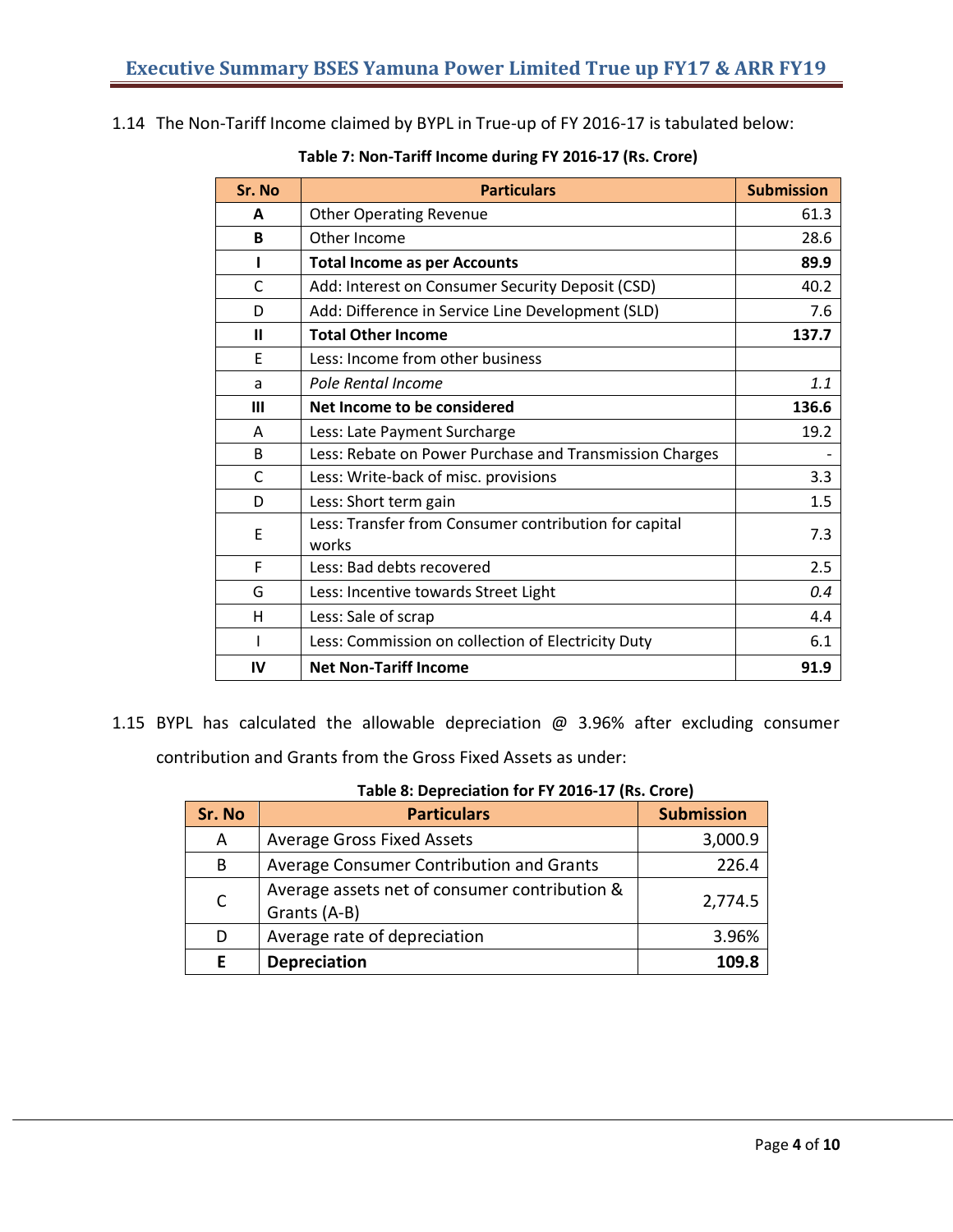1.16 The Annual Revenue Requirement (ARR) claimed during FY 2016-17 is tabulated below:

| Sr. No | <b>Particulars</b>                                 | <b>Submission</b> |
|--------|----------------------------------------------------|-------------------|
| A      | Purchase of power including Transmission and SLDC  | 3352.6            |
|        | Charges                                            |                   |
| B      | <b>O&amp;M Expenses</b>                            | 547.3             |
| C      | Other Expenses/ Statutory levies                   | 86.3              |
| D      | Depreciation                                       | 109.8             |
| F      | Advance Against Depreciation (AAD)                 | 2.4               |
| F      | Return on Capital Employed (RoCE)                  | 318.6             |
|        | Additional return on account of overachievement of |                   |
| G      | AT&C loss                                          | 26.9              |
| н      | Income Tax                                         | 41.5              |
|        | Sub-total (A+B+C+D+E+F+G+H)                        | 4485.4            |
|        | Less: Non-Tariff Income                            | 91.9              |
| К      | Less: Income from other business                   | 0.4               |
|        | Less: Income from Open Access                      | 5.3               |
| M      | Aggregate Revenue Requirement (I-J-K-L)            | 4387.8            |

# **Table 9: Annual Revenue Requirement for FY 2016-17 (Rs. Crore)**

# 1.17 The revenue gap during FY 2016-17 is tabulated as under:

## **Table 10: Revenue Gap during FY 2016-17 (Rs. Crore)**

| Sr. No | <b>Particulars</b>            | <b>Submission</b> |
|--------|-------------------------------|-------------------|
| A      | ARR for FY 2016-17            | 4387.8            |
| B.     | Revenue available towards ARR | 4164.5            |
| C      | <b>Revenue (Gap)/ Surplus</b> | (223.3)           |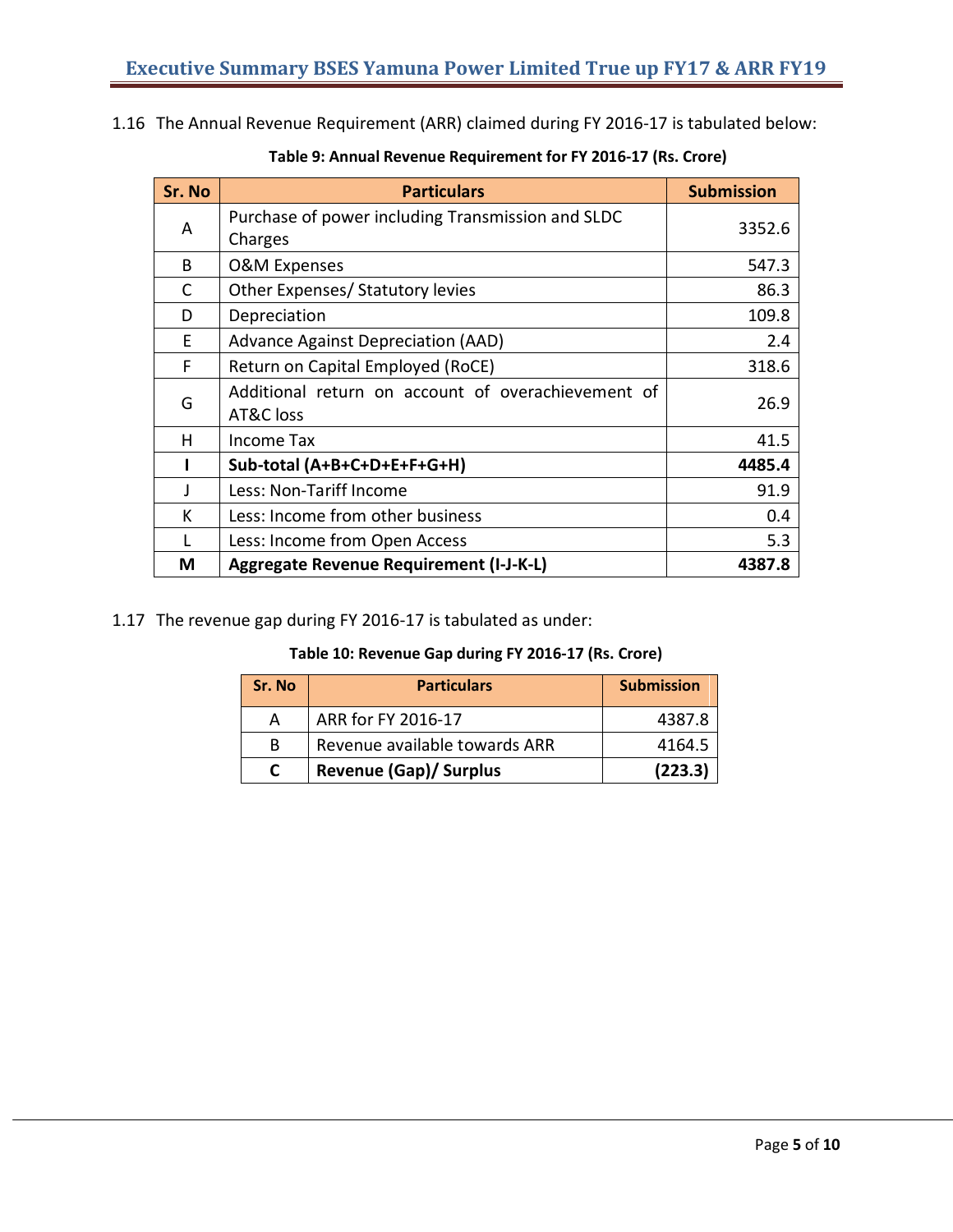# **C. ARR OF FY 2018-19**

1.18 Based on the sales projected for FY 2018-19 and Distribution loss as specified for FY 2018- 19 in DERC Business Plan Regulations, 2017, the energy requirement estimated by BYPL is tabulated as below:

| Sr.<br>No. | <b>Particulars</b>        | <b>UoM</b> | <b>Amount</b> |
|------------|---------------------------|------------|---------------|
| A          | <b>Energy Sales</b>       | (MU)       | 6603          |
| B          | <b>Distribution Loss</b>  | (%)        | 11.69         |
|            | <b>Energy Requirement</b> | (MU)       | 747           |

**Table 11: Energy Requirement for FY 2018-19**

1.19 The total power purchase cost during FY 2018-19 is tabulated below**:**

| Table 12: Power Purchase Quantum & Cost for FY 2018-19 |  |  |  |
|--------------------------------------------------------|--|--|--|
|--------------------------------------------------------|--|--|--|

| Sr. No         | <b>Source</b>                                          | <b>Quantity</b><br>(MU) | <b>Amount</b><br>(Rs. Crore) | <b>Average Cost</b><br>(Rs./kWh) |
|----------------|--------------------------------------------------------|-------------------------|------------------------------|----------------------------------|
| $\overline{A}$ | Power Purchase from CSGS                               | 7,462                   | 2,531.8                      | 3.39                             |
| B              | Inter-State Loss & Charges                             | 169                     | 312.5                        |                                  |
| C              | Cost towards REC                                       |                         | 196.1                        |                                  |
| D              | Power Available at Delhi<br>Periphery                  | 7,293                   | 3,040.4                      | 4.17                             |
| E              | Power Purchase from SGS*                               | 756                     | 515.5                        | 6.82                             |
| F              | Intra-State Losses & Charges<br>including SLDC Charges | 79                      | 249.3                        |                                  |
| G              | <b>Banking Import</b>                                  | 307                     | 122.6                        | 4.00                             |
| H              | Shortfall to be met at Discom<br>Periphery             | 395                     | 135.7                        | 3.44                             |
|                | Total Power available to<br><b>DISCOM</b>              | 8,671                   | 4,063.6                      | 4.69                             |
| $\mathbf{I}$   | <b>Sales</b>                                           | 6,603                   |                              |                                  |
| K              | <b>Distribution Loss</b>                               | 874                     |                              |                                  |
| $\mathbf{I}$   | Power Required at Discom<br>periphery                  | 7,477                   | 3,752.9                      | 5.02                             |
| М              | Sale of Surplus power                                  | 873                     | 181.9                        | 2.08                             |
| N              | Sale of Power through Banking                          | 322                     | 128.8                        | 4.00                             |
| O              | <b>Total Sale of Surplus Power</b>                     | 1,195                   | 310.7                        | 2.60                             |

*\* includes SGS/BTPS/Renewable etc.*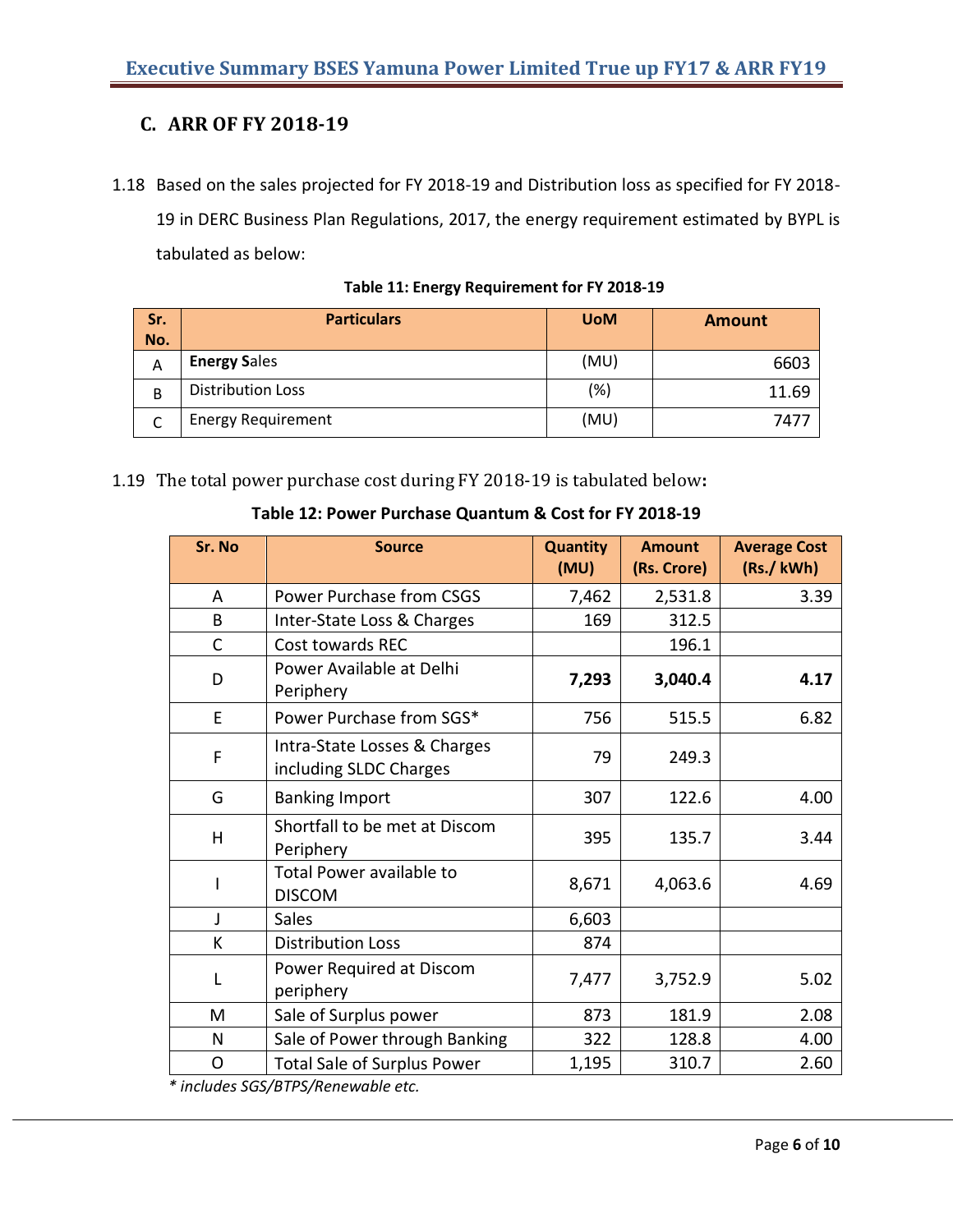1.20 BYPL has applied the approved O&M rates specified for FY 2018-19 in DERC Business Plan Regulations, 2017 on the Line Length and Power Transformation Capacity estimated for FY 2018-19 and accordingly, the Petitioner has computed the normative O&M expenses for FY 2018-19 as follows:

| <b>Particulars</b>            | <b>Capacity as on</b><br>31.03.2019 | <b>O&amp;M</b> expenses per unit |       | <b>O&amp;M</b> expenses<br>(in Rs. Cr) |
|-------------------------------|-------------------------------------|----------------------------------|-------|----------------------------------------|
| 66 kV Line (ckt km)           | 216                                 | Rs. Lakh/ckt. km                 | 4.669 | 10.1                                   |
| 33 kV Line (ckt km)           | 371                                 | Rs. Lakh/ckt. km                 | 4.669 | 17.3                                   |
| 11kV Line (ckt km)            | 2659                                | Rs. Lakh/ckt. km                 | 1.961 | 52.2                                   |
| LT Line system (ckt km)       | 5133                                | Rs. Lakh/Ckt. km                 | 8.756 | 449.4                                  |
| 66/11 kV Grid S/s (MVA)       | 1699                                | Rs. Lakh/MVA                     | 1.104 | 18.8                                   |
| 33/11 kV Grid S/s (MVA)       | 2003                                | Rs. Lakh/MVA                     | 1.104 | 22.1                                   |
| 11/0.415 kV DT (MVA)          | 3386                                | Rs. Lakh/MVA                     | 2.425 | 82.1                                   |
| <b>Total O&amp;M Expenses</b> |                                     |                                  | 652.0 |                                        |

**Table 13: O&M Expenses for FY 2018-19**

# **Table 14***:* **Additional O&M Expenses during FY 2018-19(Rs. Cr***ore***)**

| Sr.No. | <b>Particulars</b>                                     | <b>Submission</b> |
|--------|--------------------------------------------------------|-------------------|
| Α      | Increase in salary on account of 7th Pay<br>Commission | 69.2              |
| B      | Minimum Wage revision                                  | 36.8              |
| C      | GST                                                    | 8.8               |
| D      | Short Code 1912                                        | 4.6               |
| E      | <b>DSM Initiative</b>                                  | 7.0               |
| Е      | <b>Total</b>                                           | 126.4             |

## **Table 15: Consumer contribution capitalized for FY 2018-19 (Rs. Crore)**

| Sr. No                | <b>Particulars</b>                                         | <b>Submission</b> |  |
|-----------------------|------------------------------------------------------------|-------------------|--|
| 1                     | Consumer Contribution & Grants capitalised upto FY 16-17   | 235.4             |  |
|                       | Consumer Contribution Capitalized approved for FY 17-18 in |                   |  |
| $\mathbf{2}^{\prime}$ | Business Plan Regulations, 2017                            | 11.0              |  |
| 3                     | Opening Balance of Consumer Contribution capitalised       | 246.4             |  |
|                       | Consumer Contribution approved for FY 18-19 in Business    |                   |  |
| 4                     | Plan Regulations, 2017                                     | 11.0              |  |
| 5.                    | <b>Closing Consumer Contribution and Grants</b>            | 257.4             |  |
| 6                     | Average Consumer Contribution and Grants                   | 251.9             |  |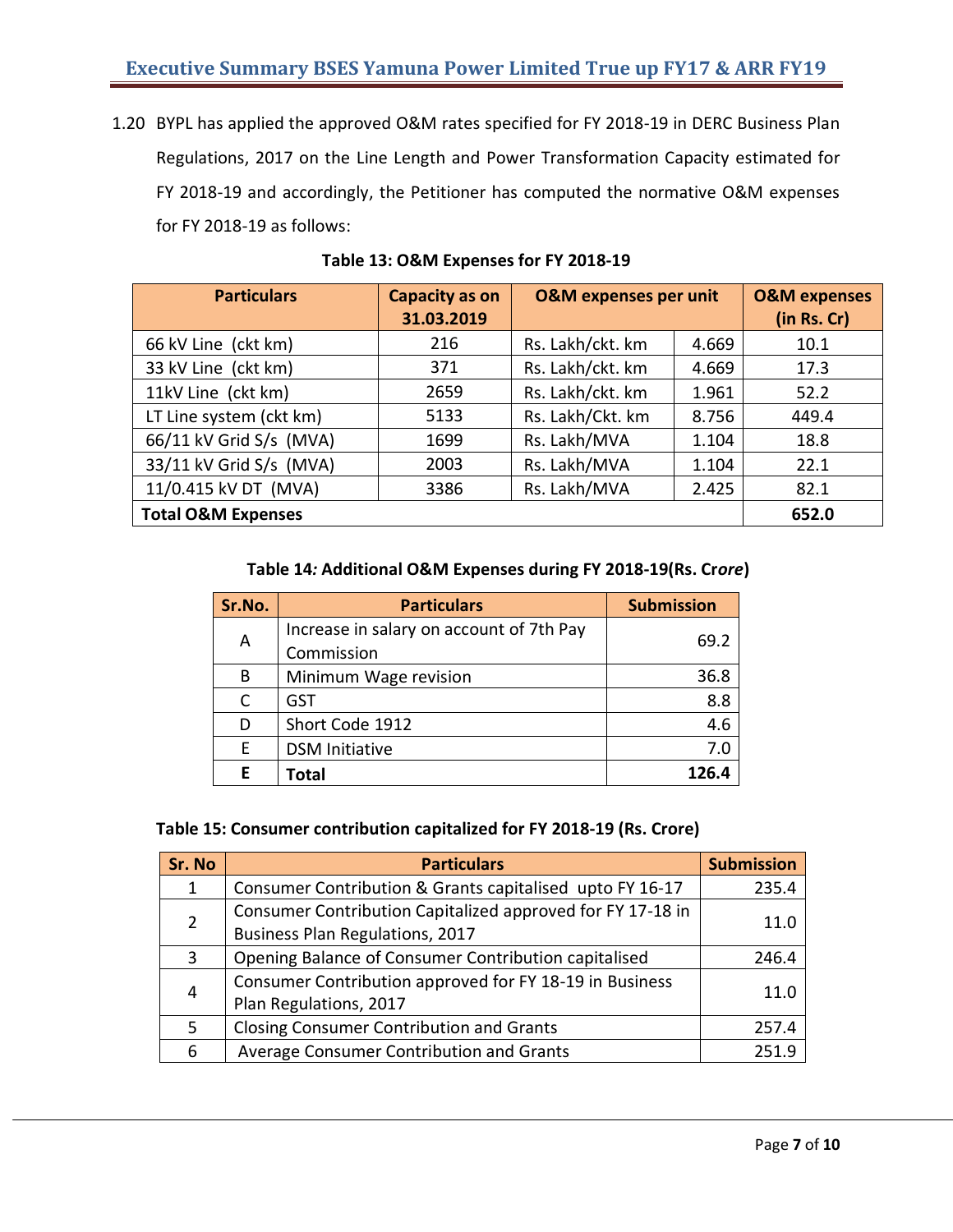| Sr.No. | <b>Particulars</b>                               | <b>Submission</b> |
|--------|--------------------------------------------------|-------------------|
| A      | Closing GFA for FY 2016-17                       | 3,109.6           |
| B      | Addition during FY 2017-18                       | 395.0             |
| C      | Opening GFA for FY 2018-19                       | 3,504.6           |
| F      | Additions during the year                        | 409.0             |
| F      | <b>Closing GFA</b>                               | 3,913.6           |
| G      | Average GFA                                      | 3,709.1           |
| н      | Less: Average Consumer Contribution              | 251.9             |
|        | Average GFA net of Consumer Contribution         | 3,457.2           |
|        | Average rate of depreciation                     | 5.61%             |
| К      | Depreciation for FY 2018-19                      | 193.9             |
|        | Opening Depreciation including AAD upto FY 17-18 | 1,371.0           |
| M      | <b>Accumulated Depreciation</b>                  | 1,564.9           |

1.21 BYPL has computed the working capital requirement for FY 2018-19 as per Regulation 84

(4) of Tariff Regulations, 2017 as below:

|  | Table 17: Working Capital for FY 2018-19 (Rs. Crore) |
|--|------------------------------------------------------|
|--|------------------------------------------------------|

| Sr.No. | <b>Particulars</b>                                 | <b>Submission</b> |
|--------|----------------------------------------------------|-------------------|
| A      | Annual Revenue Requirement                         | 5126.9            |
| B      | Receivables equivalent to 2 months average billing | 854.5             |
|        | Net Power Purchase expenses                        | 3752.9            |
| D      | Power purchase expenses for 1 Month                | 312.7             |
| F      | <b>Total Working Capital</b>                       | 541.7             |
| F      | <b>Opening Working Capital</b>                     | 427.8             |
| G      | Change in WC                                       | 113.9             |

# **Table 18: Equity and Debt for FY. 2018-19 (Rs Crore)**

| Sr.No.       | <b>Particulars</b>              | <b>Submission</b> |
|--------------|---------------------------------|-------------------|
| Equity       |                                 |                   |
| A            | Closing Balance upto FY 2016-17 | 1007.8            |
| B            | Addition during FY 2017-18      | 115.2             |
| $\mathsf{C}$ | Opening Balance for FY 2018-19  | 1123.0            |
| D            | Addition during FY 2018-19      | 119.4             |
| E.           | Closing Balance for FY 2018-19  | 1242.4            |
| Debt         |                                 |                   |
| F            | Closing Balance upto FY 2016-17 | 1126.7            |
| G            | Addition during FY 2017-18      | 281.9             |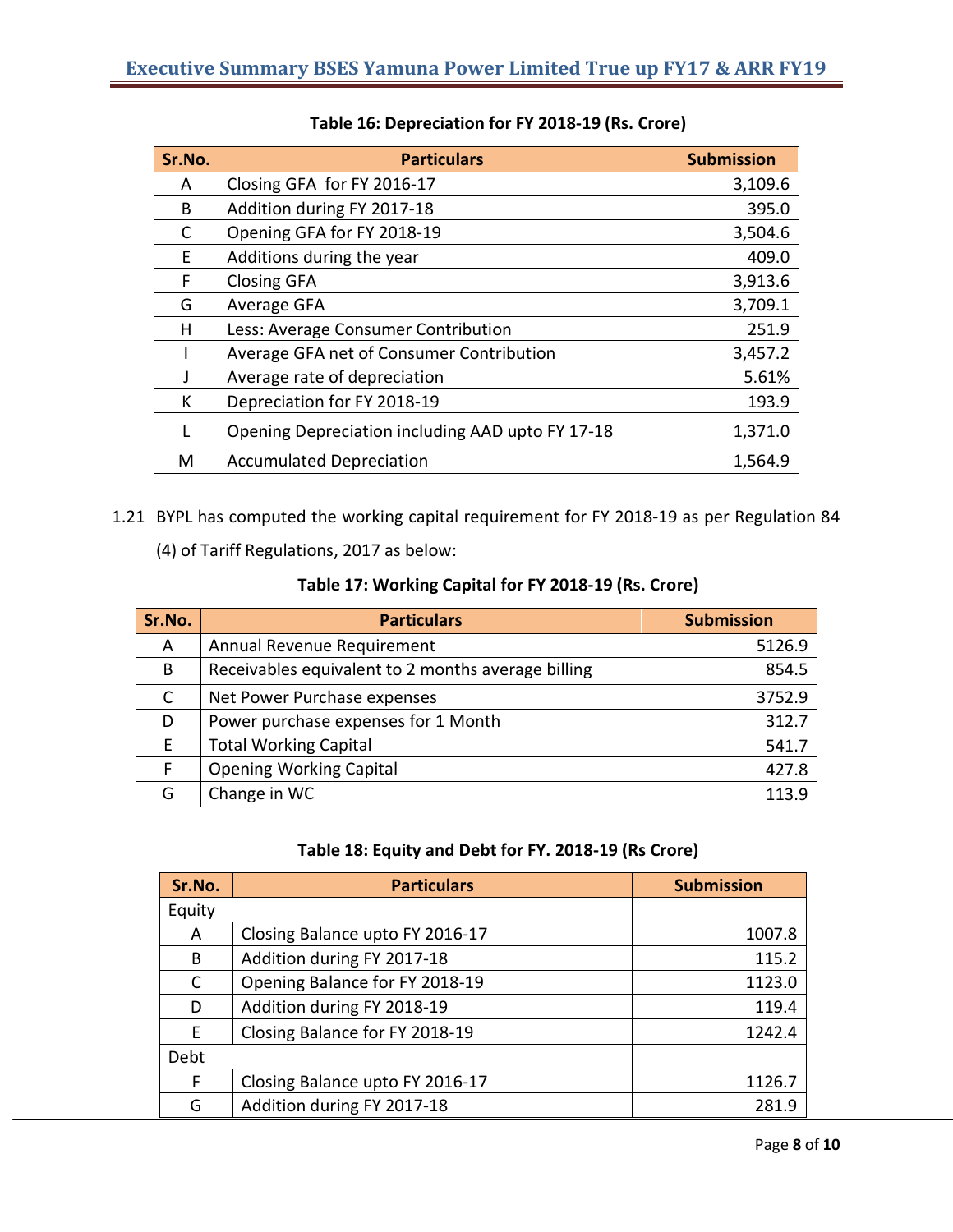| Sr.No. | <b>Particulars</b>             | <b>Submission</b> |
|--------|--------------------------------|-------------------|
|        | Capex                          | 268.8             |
| ii     | <b>Working Capital</b>         | 13.1              |
| н      | Repayment                      | 112.7             |
|        | Opening Balance for FY 2018-19 | 1295.9            |
|        | Addition during FY 2018-19     | 392.5             |
|        | Capex                          | 278.6             |
| ii     | <b>Working Capital</b>         | 113.9             |
| К      | Repayment                      | 129.6             |
|        | Closing Balance for FY 2018-19 | 1558.9            |

### **Table 19: Weighted Average Cost of Capital (WACC) for FY 2018-19(%)**

| Sr. No. | <b>Particulars</b>               | <b>Submission</b> |
|---------|----------------------------------|-------------------|
| A       | Average Equity (Rs. Cr)          | 1182.7            |
| B       | Average Debt (Rs. Cr)            | 1427.4            |
| C       | Return on equity                 | 16.00%            |
| D       | Rate of Interest                 | 14.00%            |
| F       | Weighted average cost of Capital | 14.91%            |

# **Return on Capital Employed (RoCE):**

1.22 BYPL has computed RoCE for FY 2018-19 as under**:**

## **Table 20: RoCE for FY 2018-19 (Rs. Crore)**

| Sr. No. | <b>Particulars</b> | <b>Submission</b> |
|---------|--------------------|-------------------|
|         | <b>WACC</b>        | 14.91%            |
| B       | RRB (i)            | 2,640.3           |
|         | <b>RoCE</b>        | 393.6             |

#### **Income-Tax:**

1.23 The Income-tax during FY 2018-19 is tabulated below:

# **Table 21: Income Tax for FY 2018-19 (Rs. Crore)**

| Sr.No. | <b>Particulars</b>                 | <b>Submission</b> | <b>Remarks</b> |
|--------|------------------------------------|-------------------|----------------|
| A      | Equity considered for Tax          | 1182.7            |                |
| B      | RoE @16%                           | 189.2             | 16%*A          |
|        | Corporate tax rate                 | 34.61%            |                |
| D      | Gross up Tax by corporate tax rate | 289.4             | $B/(1-C)$      |
|        | Income Tax                         | 100.2             | $D - B$        |